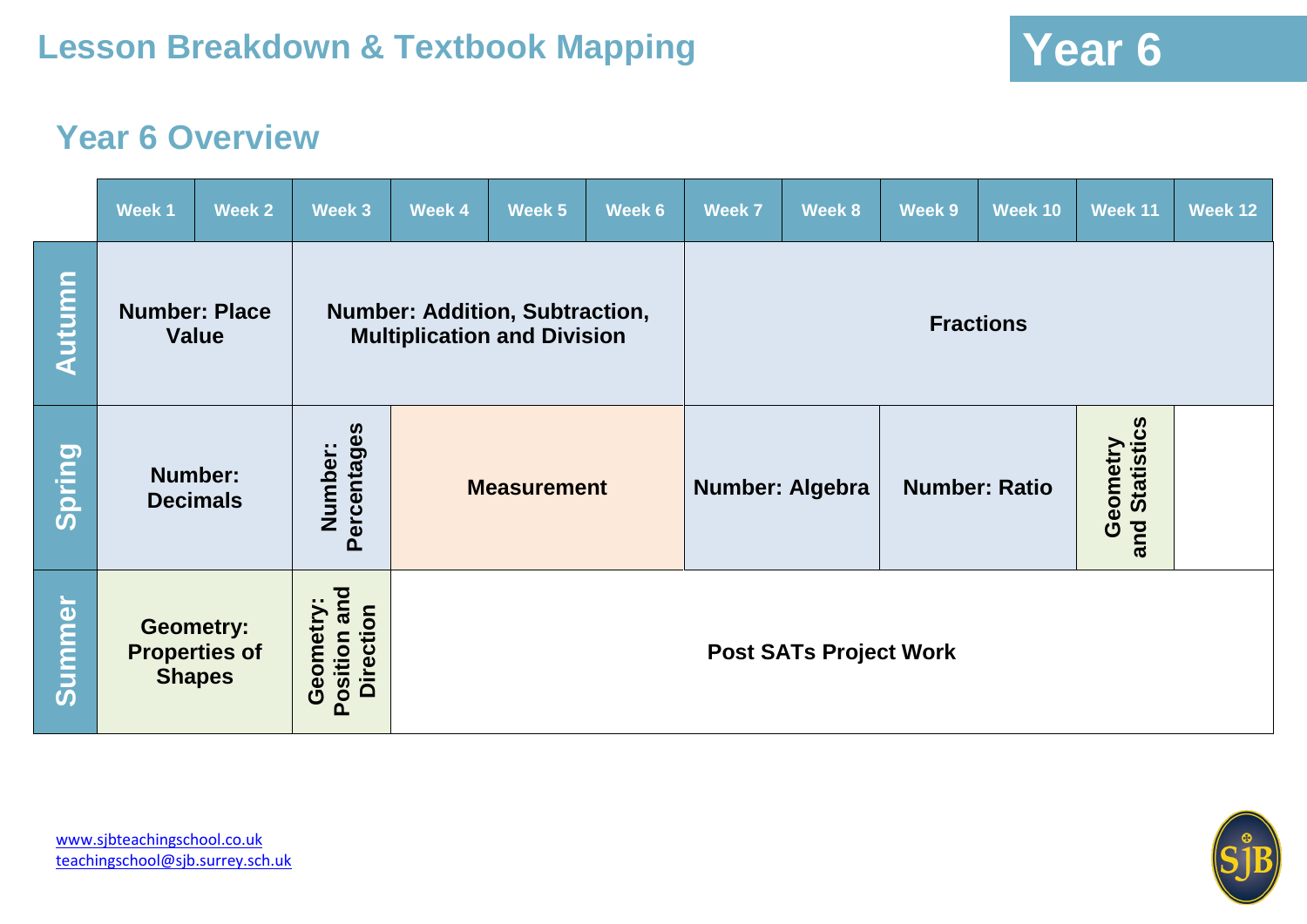### **Year 6 Autumn Term**

|                                                                 | <b>National Curriculum Learning</b>                                                                                          | <b>Lesson</b>  |                                                                | <b>Textbook Mapping</b>                  |
|-----------------------------------------------------------------|------------------------------------------------------------------------------------------------------------------------------|----------------|----------------------------------------------------------------|------------------------------------------|
| <b>Topic</b>                                                    | <b>Objectives</b>                                                                                                            |                | <b>Lesson Learning Objective</b>                               | <b>Abacus</b>                            |
| Number: Place Value                                             |                                                                                                                              |                | Determine the value of digits to tens of<br>millions.          | Y6TB2 p9                                 |
|                                                                 | Read, write, order and compare numbers to<br>10,000,000 and determine the value of each                                      | $\overline{2}$ | Read and write numbers to 10,000,000.                          | Y6TB1 p4,<br>Y6TB2 p5                    |
|                                                                 | digit.                                                                                                                       | 3              | Order and compare numbers to 10,000,000.                       | Y6TB1 p4,<br>Y6TB2 p4, p10,<br>Y6TB3 p4  |
|                                                                 |                                                                                                                              | 4              | Rounding to the nearest ten.                                   | Y6TB3 p11                                |
|                                                                 | Round any whole number to a required<br>degree of accuracy.                                                                  | 5              | Rounding to powers of ten.                                     | Y6TB3 p11                                |
|                                                                 |                                                                                                                              | 6              | Deeper thinking with rounding.                                 | Y6TB2 p43                                |
|                                                                 |                                                                                                                              | 7              | Calculating with rising and falling.                           | Y6TB3 p13                                |
|                                                                 | Use negative numbers in context, and<br>calculate intervals across zero.                                                     | 8              | Finding the difference between two values.                     | Y6TB3 p12                                |
|                                                                 |                                                                                                                              | 9              | Real life scenarios with negative numbers.                     | Y6TB1 p59-62                             |
|                                                                 |                                                                                                                              | 10             | Review and assess                                              |                                          |
| <b>Addition, Subtraction,<br/>Multiplication &amp; Division</b> |                                                                                                                              | 1              | Deeper thinking about the algorithm for<br>addition.           | Y6TB1 p14,<br>p16, p22,<br>Y6TB3 p19     |
|                                                                 | Solve addition and subtraction multi step<br>problems in contexts, deciding which<br>operations and methods to use and why.  | $\overline{2}$ | Deeper thinking about the algorithm for<br>subtraction.        | Y6TB1 p39 -44,<br>Y6TB2 p11,<br>p13, p46 |
|                                                                 |                                                                                                                              | 3              | Solve multi-step problems involving additive<br>reasoning.     | Y6TB1 p19,<br>p25, p47-48,<br>Y6TB2 p60  |
|                                                                 | Multiply multi-digit number up to 4 digits by a<br>2 digit number using the formal written<br>method of long multiplication. | 4              | Accurately use the efficient method of long<br>multiplication. | Y6TB1 p55,<br>Y6TB2 p31                  |



[www.sjbteachingschool.co.uk](http://www.sjbteachingschool.co.uk/) [teachingschool@sjb.surrey.sch.uk](mailto:teachingschool@sjb.surrey.sch.uk)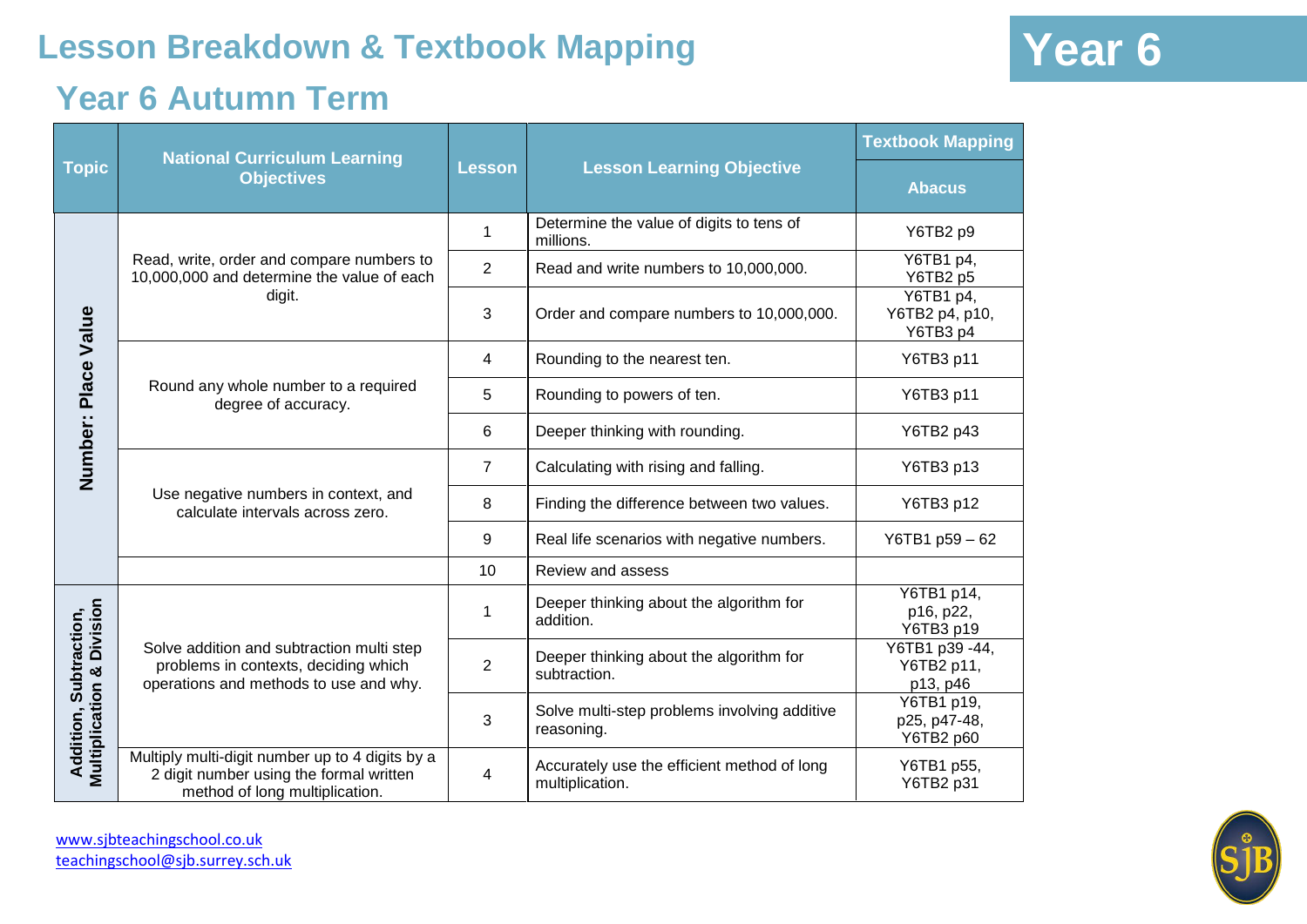|                                                          | <b>National Curriculum Learning</b>                                                                                             |                |                                                                           | <b>Textbook Mapping</b>                                             |
|----------------------------------------------------------|---------------------------------------------------------------------------------------------------------------------------------|----------------|---------------------------------------------------------------------------|---------------------------------------------------------------------|
| <b>Topic</b>                                             | <b>Objectives</b>                                                                                                               | <b>Lesson</b>  | <b>Lesson Learning Objective</b>                                          | <b>Abacus</b>                                                       |
|                                                          |                                                                                                                                 | 5              | Understand and explain why long<br>multiplication is an efficient method. |                                                                     |
|                                                          | Multiply multi-digit number up to 4 digits by a<br>2 digit number using the formal written<br>method of long multiplication.    | 6              | Apply understanding of multiplicative<br>reasoning.                       | Y6TB1 p51-53,<br>p58, Y6TB2<br>p33, Y6TB3<br>p35, Y6TB3<br>p40, p73 |
|                                                          | Divide numbers up to 4 digits by a 2 digit<br>whole number using the formal written                                             | $\overline{7}$ | Use long division with whole number<br>remainders.                        | Y6TB2 p55,<br>p88, Y6TB3 p38                                        |
|                                                          | method of long division, and interpret<br>remainders as whole number remainders,<br>fractions or by rounding as appropriate for | 8              | Use long division with fraction and decimal<br>remainders.                | Y6TB1 p79-80,<br>Y6TB2 p56,<br>Y6TB3 p41                            |
|                                                          | the context.                                                                                                                    | 9              | Interpreting remainders after division.                                   | Y6TB2 p90,<br>Y6TB3 p39                                             |
|                                                          | Divide numbers up to 4 digits by a 2 digit<br>number using the formal written method of                                         | 10             | Compare long and short methods of division.                               | Y6TB2 p58                                                           |
|                                                          | short division, interpreting remainders<br>according to context.                                                                | 11             | Deeper thinking to explore division.                                      | Y6TB1 p81                                                           |
|                                                          | Identify common factors, common multiples                                                                                       | 12             | Identify common factors and multiples.                                    | Y6TB2 p50                                                           |
|                                                          | and prime numbers.                                                                                                              | 13             | Use knowledge of factors and multiples to<br>find prime numbers.          | Y6TB2 p52                                                           |
|                                                          | Perform mental calculations, including with<br>mixed operations and large numbers.                                              | 14             | Use multiplication facts to support mental<br>multiplication.             |                                                                     |
|                                                          |                                                                                                                                 | 15             | Use factors of divisors to perform mental<br>division.                    |                                                                     |
| Number: Addition, Subtraction, Multiplication & Division | Use their knowledge of the order of<br>operations to carry out calculations involving                                           | 16             | Understand what BODMAS is and apply it.                                   | Y6TB3 p22-23                                                        |
|                                                          | the four operations.                                                                                                            | 17             | Understand what BODMAS is and apply it.                                   | Y6TB1 p29, p31                                                      |
|                                                          | Solve problems involving addition,<br>subtraction, multiplication and division.                                                 | 18             | Combine additive and multiplicative<br>understanding.                     | Y6TB1 p32,<br>Y6TB2 p66,<br>p84, p92,<br>Y6TB3 p31                  |

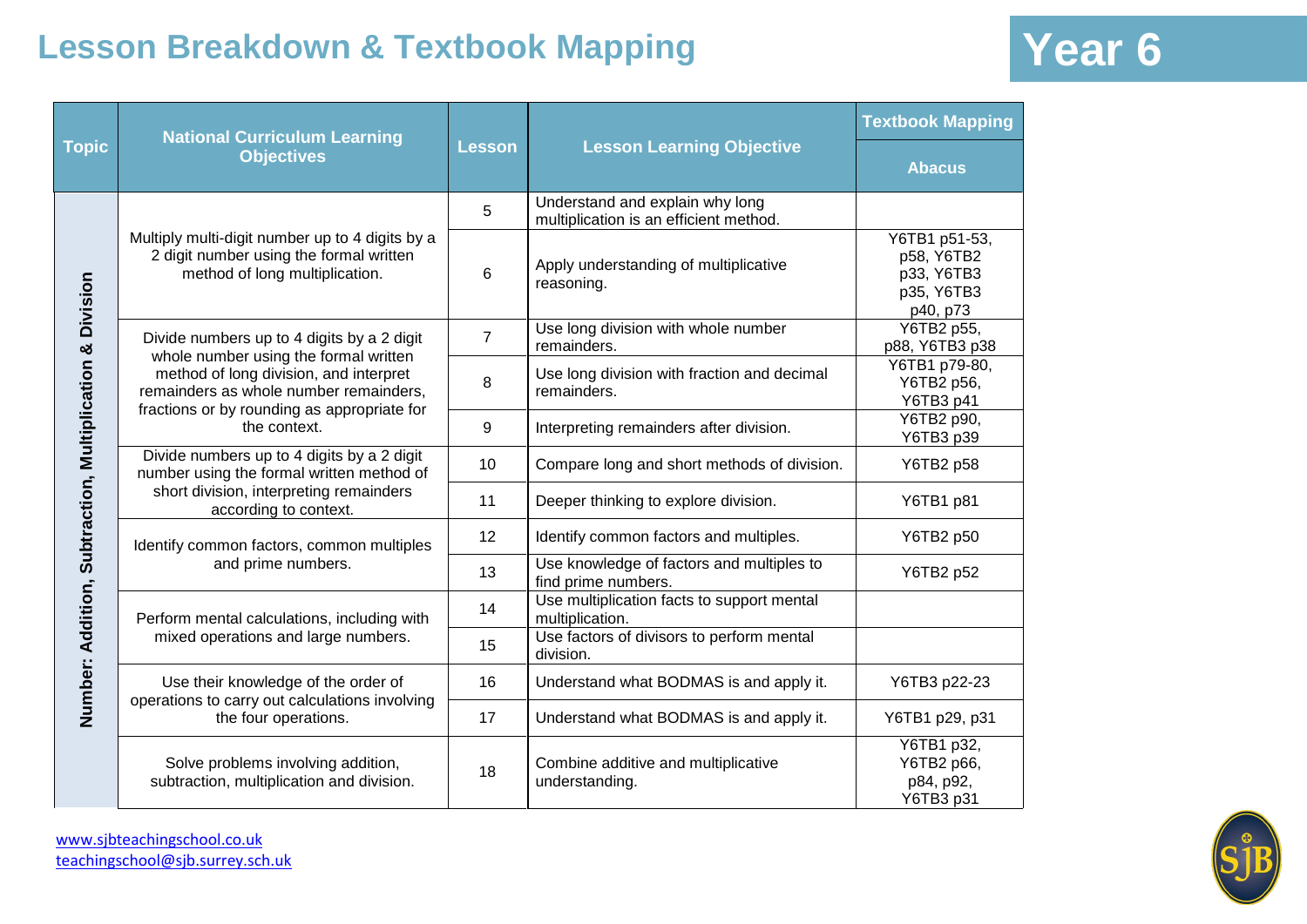|                   | <b>National Curriculum Learning</b>                                                                                         |                |                                                                          | <b>Textbook Mapping</b> |
|-------------------|-----------------------------------------------------------------------------------------------------------------------------|----------------|--------------------------------------------------------------------------|-------------------------|
| <b>Topic</b>      | <b>Objectives</b>                                                                                                           | <b>Lesson</b>  | <b>Lesson Learning Objective</b>                                         | <b>Abacus</b>           |
|                   |                                                                                                                             | 19             | Review                                                                   |                         |
|                   |                                                                                                                             | 20             | Assess                                                                   |                         |
|                   | Generate and describe linear number<br>sequences (with fractions)                                                           | $\mathbf{1}$   | Understanding what a fraction is.                                        |                         |
|                   |                                                                                                                             | $\overline{2}$ | Use double number lines to examine<br>Counting in fractions.             |                         |
|                   |                                                                                                                             | 3              | Use number sequences to double and half<br>unit fractions.               |                         |
|                   | Use common factors to simplify fractions; use<br>common multiples to express fractions in the<br>same denomination.         | 4              | Identifying the lowest common multiple and<br>the highest common factor. |                         |
|                   |                                                                                                                             | 5              | Explain equivalent fractions.                                            |                         |
|                   |                                                                                                                             | 6              | Determine when numerators and<br>denominators are co-prime.              |                         |
| Number: Fractions | Compare and order fractions, including<br>fractions $> 1$                                                                   | $\overline{7}$ | Compare and order fractions using<br>denominators.                       | Y6TB1 p63-64            |
|                   |                                                                                                                             | 8              | Compare and order fractions using<br>numerators.                         |                         |
|                   |                                                                                                                             | 9              | Compare and order fractions using common<br>denominators.                | Y6TB1 p66               |
|                   |                                                                                                                             | 10             | Compare and order fractions using common<br>numerators.                  |                         |
|                   | Add and subtract fractions with different<br>denominations and mixed numbers, using the<br>concept of equivalent fractions. | 11             | Adding proper fractions using common<br>denominators.                    | Y6TB1 p67, p83          |
|                   |                                                                                                                             | 12             | Adding mixed number fractions.                                           | Y6TB3 p43               |
|                   |                                                                                                                             | 13             | Subtracting proper fractions using common<br>denominators.               | Y6TB1 p85               |
|                   |                                                                                                                             | 14             | Subtracting mixed number fractions.                                      |                         |
|                   |                                                                                                                             | 15             | Application of understanding of adding and<br>subtracting fractions.     | Y6TB1 p99-100           |